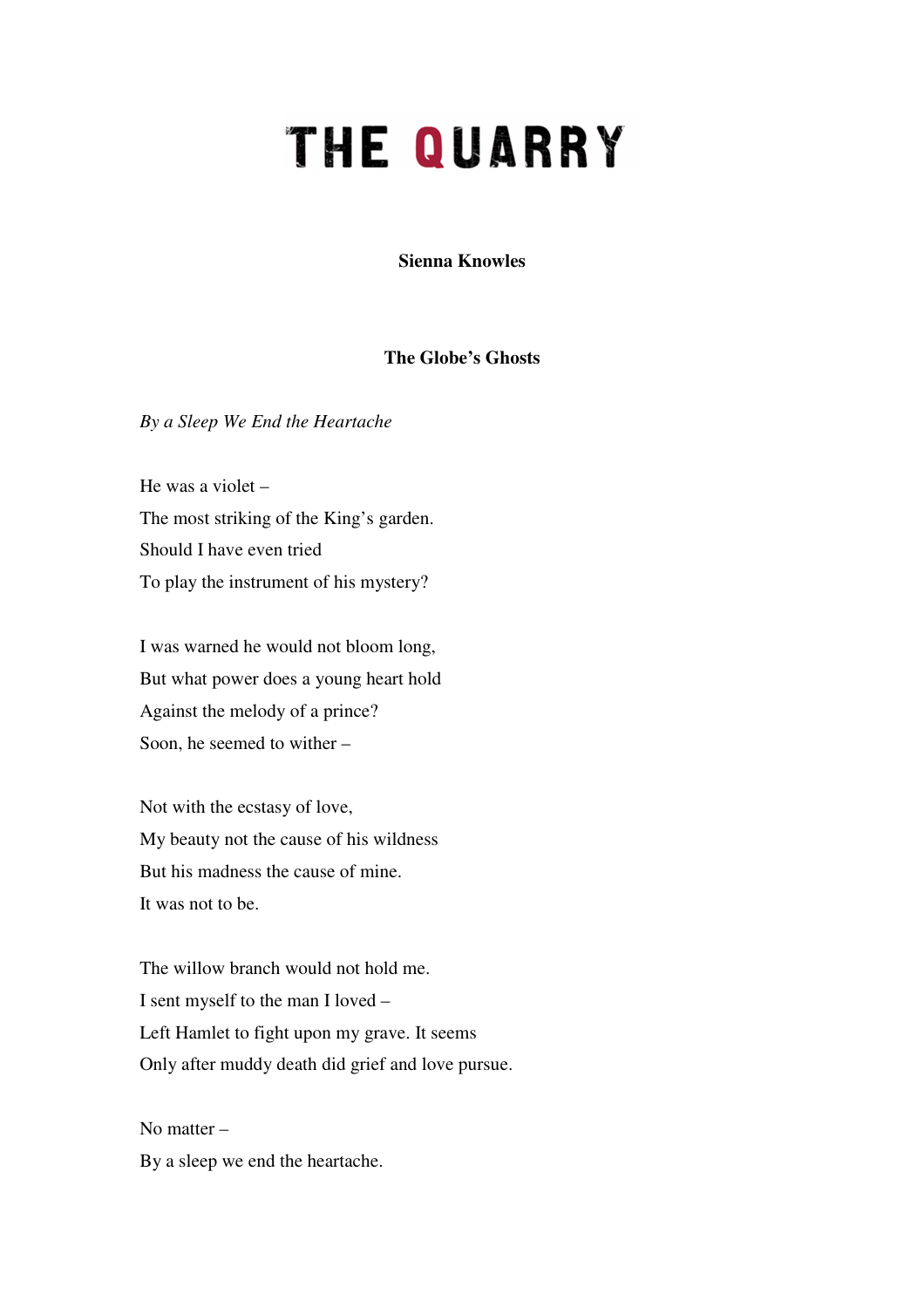## *Lay Me With Juliet*

Though in fair Verona he did lay his scene, Sempiternal is the role of luminous lovers: Volatile, meteoric, furious, but bright – And so, blinded are we To the fool's journey – not years but four days Until young love is lost young.

Not often have happy mothers been made younger than fourteen. I bide my time and wait for the work of years To attune her infant eyes. Too late – He whose heart just yesterday glowed incessantly for another Rose Has crossed the stars for my wife-to-be.

So though she weeps for the death of kin At her lover's hands, she wavers not from her given lines, Nor he With his poetry, iambic and irresistible, That captures the awe of not just her but the audience of four hundred years.

All asteroids meet their demise. While no one predicts such a sudden strike, I saw the moment coming – Saw her streak across the sky And though he killed me for scattering flowers on her grave, My type was already slain when, palm to palm, those holy lovers kissed

So open the tomb, And lay me with Juliet.